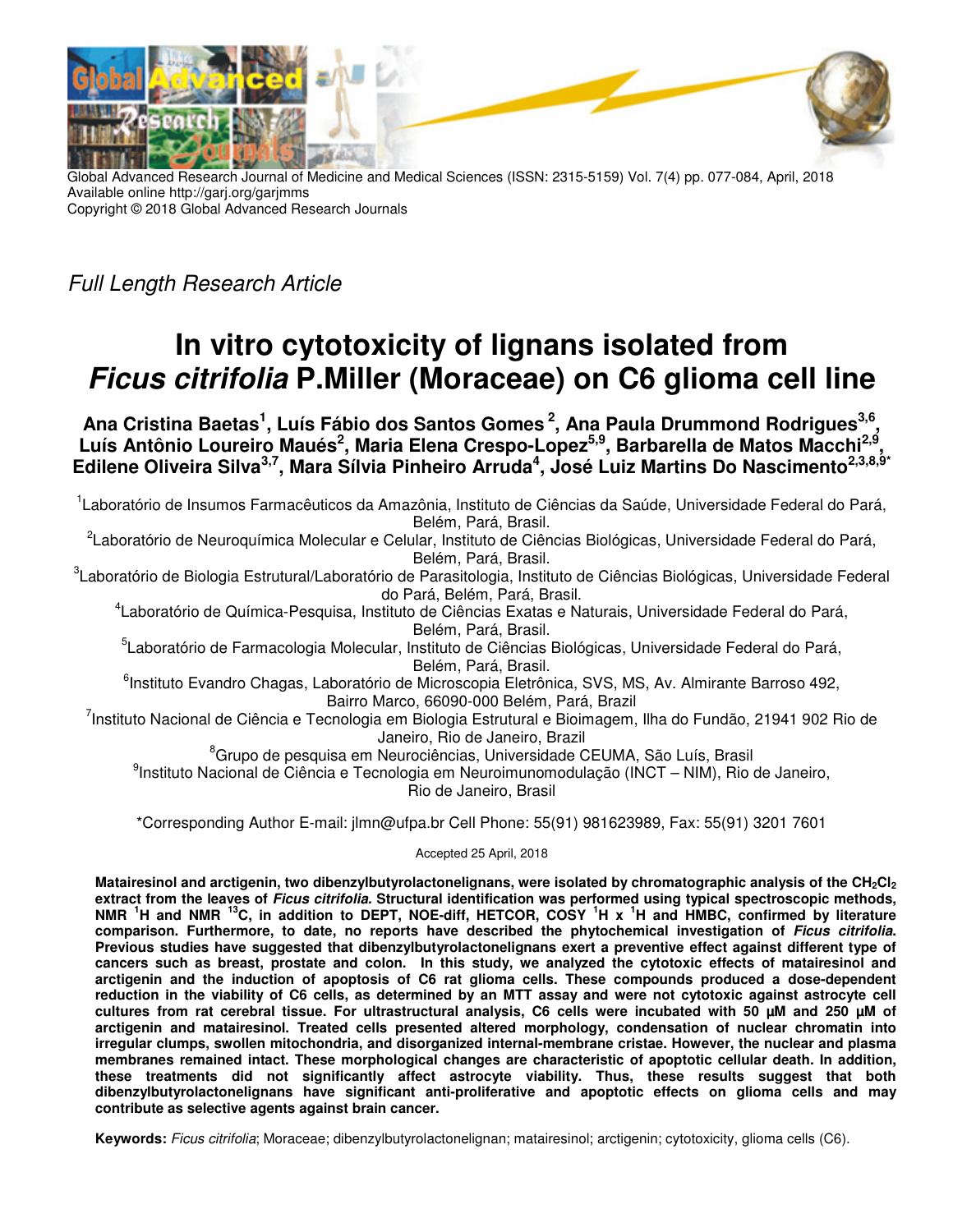# **INTRODUCTION**

Ethnopharmacological studies have identified many natural products with significant biological activity that could benefit novel drug discovery and development. It is reasonable to consider that a survey of ethnomedical uses of a plant may provide useful clues for drug discovery.

Phytochemical studies are the basis for drug development and are sometimes associated with use for a particular illness, in this case glioblastoma, and could have an important socioeconomic value (Paavilainen, 2005). The genus Ficus, better known as the fig, has been cultivated for over 11,000 years, possibly predating cereal grains (Kislev et al., 2006).

Ficus consists of approximately 800 species and is one of approximately 40 genera of the mulberry family, Moraceae (Carauta, 1989; Woodland, 1997). The species of the genus are distributed in the tropical and subtropical regions in the world, and 64 are referred to Brazil (Van den Berg, 1982). Plants of this genus are used by the population of the Amazon region to combat numerous maladies, and the leaves and latex are the most commonly used parts (Van den Berg, 1982). This work describes the first phytochemical study of the species Ficus citrifolia (Moraceae). Three previously known dibenzylbutyrolactonelignans were isolated from the dichloromethane extract of leaves: matairesinol (1), arctigenin (2) and arctiin (3).

These substances have been isolated and purified using conventional chromatographic techniques, and structural identification was performed using spectroscopic methods, including NMR  $^{1}$ H and NMR  $^{13}$ C, in addition to DEPT, NOE-diff, HETCOR, COSY  ${}^{1}H$  x  ${}^{1}H$ and HMBC. The structures were also confirmed by comparison with literature data. Previous studies suggest that dibenzylbutyrolactonelignans have a preventive effect against hormone-dependent cancers such as breast, prostate and colon (Adlercreutz, 2002) and are potent cytostatic agents against human leukemia cells HL-60 (Hirano et al., 1994); exhibit antiviral activity, being potent inhibitors of HIV type-1 Integrase (Eich et al., 1996; Yang et al.,1996); act as phytoestrogens (Kato et al., 1998; Meagher et al, 1999) and exhibit immunoregulatory (Cho et al., 1999); neuroprotective (Jang et al., 2001; Jang et al., 2002), antioxidative (Willför et al., 2003; Jin et al., 2005), anti-inflammatory (Cho et al., 2002; Jin et al., 2005), anti-asthmatic (Lee et al., 2011) and hypolipidemic properties (Charlton, 1998; Ward, 1999). Therefore, in the present study, we have investigated the effect of matairesinol (1) and arctigenin (2) on the viability of C6 rat glioma cells, primary tumors of the brain that are difficult to treat due to common recurrence (Jovčevska et al., 2013). These data were compared with astrocytes from the cortex of rats used as a control.

#### **MATERIALS AND METHODS**

#### **Reagents**

MTT [3-(4,5-dimethyl-2-thiazolyl)-2,5-diphenyl tetrazolium bromide), penicillin, streptomycin, trypsin and EDTA were obtained from Sigma Chemicals (St. Louis, MO), CH<sub>2</sub>Cl<sub>2</sub> MeOH, Silica gel, HCl, isopropanol purchased from MERCK, glutaraldehyde type II, paraformaldehyde, sucrose, sodium cacodylate, osmium tetroxide, uranyl acetate, acetone and Epon resin were purchased from Electron Microscopy Sciences (EMS). DMEM F-12 and fetal bovine serum were obtained from Gibco.

## **General experimental procedures**

NMR spectra were recorded in CDC $I_3$  on a Varian Mercury spectrometer 300 (300 MHz for  ${}^{1}$ H and 75 MHz for <sup>13</sup>C NMR) using tetramethylsilane (TMS) as internal standard. Splitting patterns are described as singlets (s), doublets  $(d)$ , double doublets  $(dd)$ , and multiplets  $(m)$ . Proton and carbon shifts are reported in δ units (ppm) relative to TMS. Column chromatography was performed with Silica gel 60 H (70-230 mesh/ Merck), TLC was performed with Silica gel  $GF<sub>254</sub>$  (Merck) and preparative TLC was performed with Silica gel PP-254. Cytotoxic activity was determined by spectrophotometry (SP-2000 uv-Spectrum). Cells were analyzed using transmission electron microscopy (TEM - Zeiss LEO 906E).

# **Plant material**

Leaves of Ficus citrifolia (Moraceae) were collected in the forest of EMBRAPA, Pará State, Brazil and identified by the Botanic Department of EMBRAPA. A voucher specimen (n° 164987) has been deposited in the Herbarium of the CPATU-EMBRAPA, Pará State, Brazil.

#### **Extraction and isolation**

Dried leaves (3.1 kg) of Ficus citrifolia were powdered and successively extracted with  $n\text{-}C_6H_{14}$ ,  $\text{CH}_2\text{Cl}_2$  and MeOH for 72 h at room temperature. Solvent was evaporated in a vacuum to give crude extracts. The  $CH_2Cl_2$  extract (20.0 g) was subjected to column chromatography over silica gel 60 H (70-230 mesh/Merck) using  $n-C_6H_{14}$ , EtOAc and MeOH as eluents, containing gradually increased amounts. This yielded 56 fractions that were recombined based on thin layer chromatographic analysis. Fractions 58-63 were purified by preparative TLC [Silica gel PP-254, n-C $<sub>6</sub>H<sub>14</sub>$ -</sub> EtOAc-MeOH (7:2.5:0.5)] in two consecutive elutions. The chromatography techniques applied resulted in the isolation 49.2 mg of the dibenzylbutyrolactonelignan,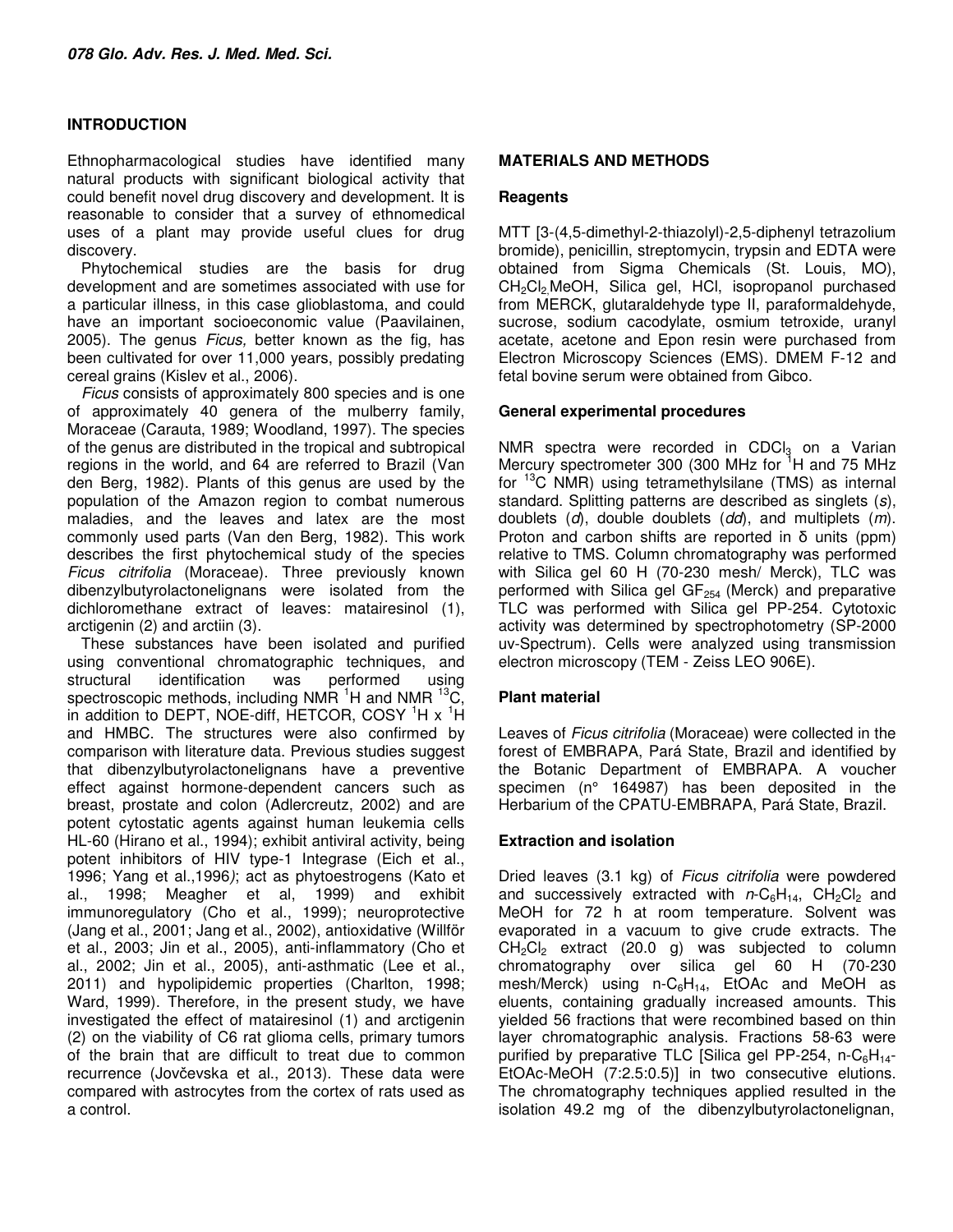matairesinol (1). Fractions 28-29 (3 g) were rechromatographed in a silica gel 60 H (70-230 mesh/Merck) column using n- $C_6H_{14}$ , EtOAc and MeOH. After analysis of all 120 fractions, fractions 48-53 (306.7 mg) were rechromatographed using  $CH_2Cl_2$  and MeOH as eluents; eluting with gradually increased amounts of solvent resulted in the isolation of 52.3 mg of the dibenzylbutyrolactonelignan, arctigenin (2). Fractions 39- 43 were rechromatographed using a silica gel 60 H (70- 230 mesh/Merck) column. The column was eluted with n- $C_6H_{14}$ ,  $CH_2Cl_2$  and MeOH, resulting in the isolation of 18.2 mg of the dibenzylbutyrolactonelignan, arctiin (3).

## **Cell cultures and drug treatment**

The rat C6 glioma cell line was originally derived from Nnitrosomethylurea-induced rat brain tumors (Jacobs et al., 2011; Chesler et al., 2012). C6 cells were seeded in 24-well culture plates at 5  $\times$  10<sup>4</sup> cells per well and maintained in Dulbecco's modified Eagle medium (DMEM F-12) supplemented with 10 % fetal bovine serum (FBS) and antibiotics (100 units/mL of penicillin and 100 g/ml of streptomycin). Incubation was carried out at 37 °C in a humidified atmosphere of 5 %  $CO<sub>2</sub>$  and 95 % air. Astrocytes were isolated from the cerebral cortex of 3 day old rats (Zhang et al., 2013). Briefly, the brain was dissected and meninges removed. The cerebral cortex was separated from other structures and transferred to a solution of trypsin with 0.05 % EDTA for 5 minutes at room temperature. DMEM-F12 was added and supplemented with 10 % FBS (2.5 mL/L penicillin and 2.5 mL/L of streptomycin) to inactivate trypsin. After that, astrocytes were removed from the bottle, and the cells were plated at a density of approximately 5 x 10<sup>4</sup> cells per well. Experimental protocols and animal care methods in the experiments were approved by the Experimental Animal Committeeat University Federal of Pará (approved number: CEPAC 111-13).

# **Cell viability assay**

Cell viability was determined by MTT [3-(4,5-dimethyl-2 thiazolyl)-2,5-diphenyl tetrazolium bromide] using a colorimetric assay (Mosmann, 1983). The cells were seeded on a 24-well plate at a density of 5  $\times$  10<sup>4</sup> cells/well. DMEM-F12 medium (500 µL) was added to each well, and the plate was incubated at 37 ºC in 5 % CO2. After 24 h of incubation, the medium was discarded and replaced with medium containing different concentrations (50 µM, 100 µM, 250 µM) of matairesinol and arctigenin dissolved in 0.1 % DMSO. Control cells were treated only with 0.1 % DMSO and incubated at 37 <sup>o</sup>C in a humidified atmosphere of 5 % CO<sub>2</sub> for 72 h. After that, the cells were washed with phosphate buffered saline (PBS) and incubated with 50

µL MTT (0.5 mg/mL) and 500 µL PBS for 4 h. The formazan crystals were solubilized with 50 µL of 0.04N HCl in isopropanol, and the plates were measured using a spectrophotometer at 570 nm. Each experiment was repeated three times in quadruplicate samples.

## **Ultrastructural analysis of C6 glioma cells by TEM**

Ultrastructural analysis of C6 cells was performed as previously described (Rodrigues et al., 2011). Briefly, C6 cells were incubated with 50 µM and 250 µM of arctigenin and matairesinol for 72 h at 37 ºC. After that, the controls and treated cultures were washed in PBS and fixed with 2.5 % glutaraldehyde and 4 % freshly prepared formaldehyde in a buffer solution containing 60 mM Pipes, 20 mM Hepes, 10 mM ethyleneglycol-bis-(Baminoethylether)-N,N,N'-tetraacetic acid, 70 mM KCl and 5 mM  $MgCl<sub>2</sub>$ , pH 6.9, for 1 h at room temperature. Subsequently, cells were washed in the same buffer and post-fixed in a solution containing 1 % osmium tetroxide, 0.8 % ferrocyanide, and 5 mM calcium chloride for 1 h. Cells were washed, dehydrated in graded acetone and embedded in Epon ®. Thin sections were stained with uranyl acetate and lead citrate and examined with a Zeiss LEO 906E TEM.

# **Statistical analysis**

Data were presented as the mean  $\pm$  standard deviation (SD), and One-way ANOVA followed by the Bonferroni post-hoc test compared the differences between experimental groups.P-values ˂0.05 were considered statistically significant. All statistical analyses were performed using the application BioEstat 4.0.

# **RESULTS**

# **Structure elucidation**

The structures of compounds 1, 2 and 3 (Figure 1) were elucidated by  ${}^{1}H-{}^{13}C$  NMR, HETCOR,  ${}^{1}H-{}^{1}H$  COSY, DEPT, NOE-diff and HMBC, and their spectral data were compared with published data (Rahman et al., 1990). Here, we phytochemically investigated the dichloromethane extract of leaves from Ficus citrifolia by chemical characterization of three lignans present: matairesinol, arctigenin, and arctiin. These three compounds are dibenzylbutyrolactone-type lignans that were isolated for the first time in the genus Ficus. The chemical profile of Ficus citrifolia shares similarity with members belonging to the Moraceae family, indicating that this study has contributed to a better understanding of the genus beyond the knowledge of the chemical composition of these species.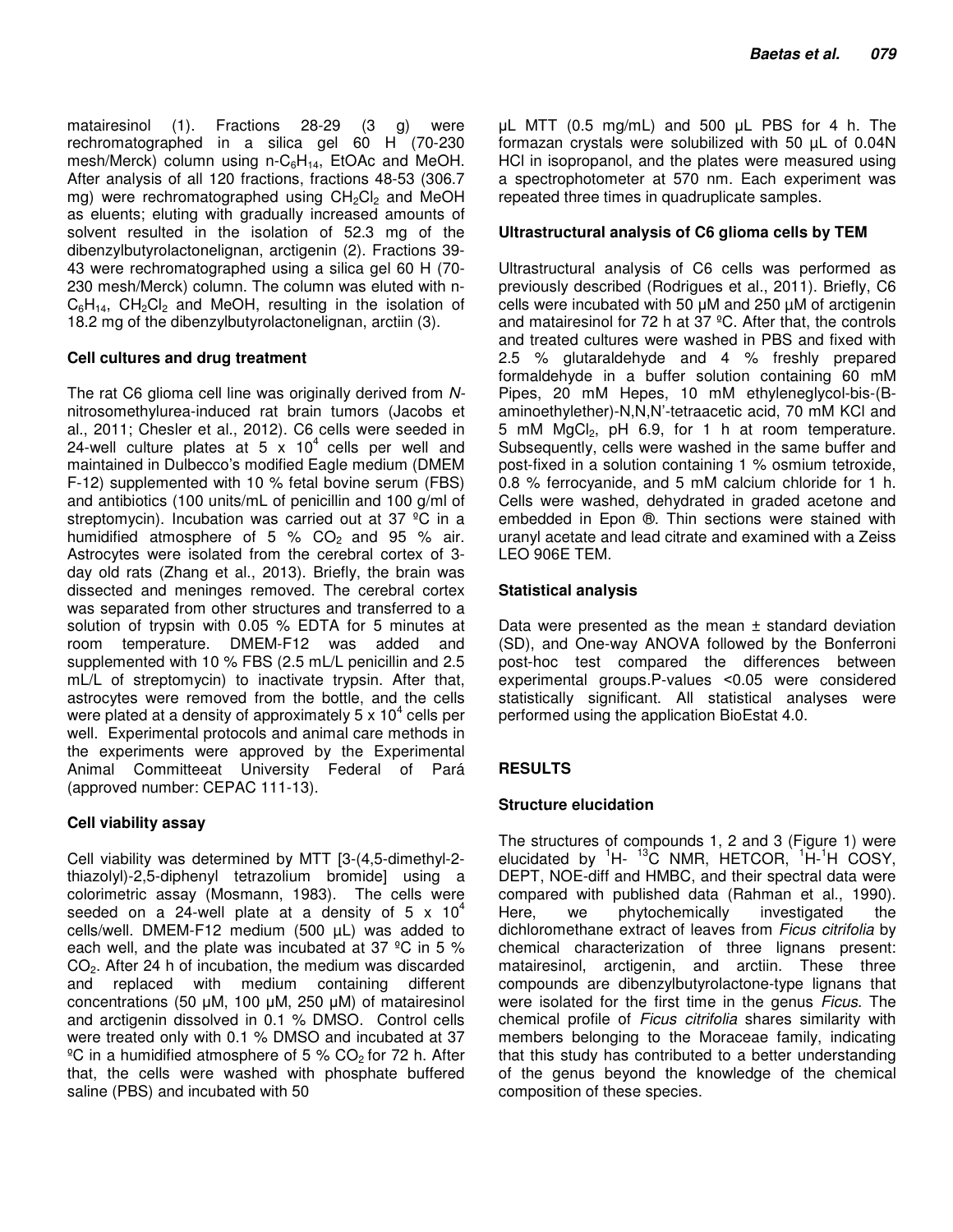

**Figure 1.** Structure of lignans matairesinol (1), arctigenin (2) and arctiin (3) isolated from Ficus citrifolia.



**Figure 2.** Cell viability of C6 cells treated with matairesinol and arctigenin at different concentrations. Cytotoxic effects were evaluated using an MTT assay following 72 h treatments with 50 µM, 100 µM and 250 µM lignan. \* p <0.05 compared to control (ANOVA, followed by the Bonferroni post-test).

#### **Cytotoxicity of matairesinol and arctigenin to C6 glioma cells and rat cortical astrocytes**

Viability of rat C6 glioma cells was assessed using an MTT assay after incubation with matairesinol and arctigenin at different concentrations (50 µM, 100 µM, and 250  $\mu$ M) for 72 h as shown in Fig 2. The lignans matairesinol and arctigenin reduced glioma cell viability in a dose-dependent manner ( $IC_{50}$  = 125  $µ$ M for matairesinol and  $IC_{50} = 50 \mu M$  for arctigenin).

Under the same conditions, we studied whether the effect of drug exposure is time-dependent at a drug concentration of 250 µM during treatment intervals of 18 h, 36 h, 54 h and 72 h as shown in Fig 3. Cells treated with matairesinol showed a 24 % reduction in cell viability after 18 h, a 41 % reduction in viability after 36 h, a 69  $\pm$ 3.6 % reduction in viability at 54 h, and an 81  $\pm$  1.8 % reduction in viability after 72 h. Cells treated with arctigenin showed a 23  $%$   $\pm$  6.0 reduction in viability after 18 h, a 60  $\pm$  6.0 % reduction in viability after 36 h, a 79  $\pm$ 3.0 % reduction in viability at 54 h, and an 85  $\pm$  1.0 % reduction in viability after 72 h.

Astrocyte cell cultures from rat cerebral tissue were used as positive controls to evaluate the cytotoxicity of matairesinol and arctigenin at the same concentrations used in previous experiments. It was possible to compare the effects produced by matairesinol (Figure 2) and arctigenin (Figure 3) in C6 rat glioma cells and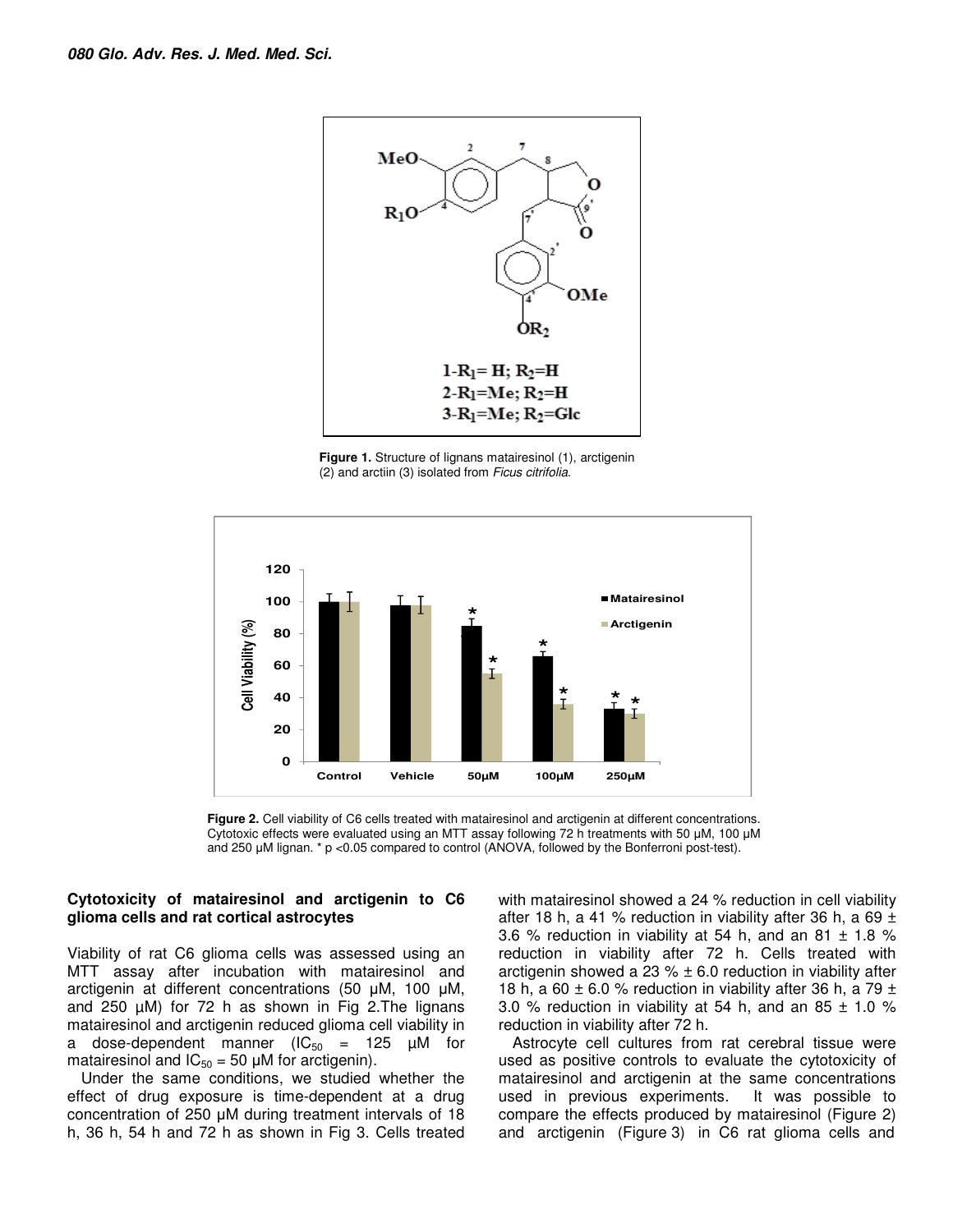

**Figure 3.** Cell viability of C6 cells treated with matairesinol and arctigenin at different time intervals. Cytotoxic effects were evaluated using an MTT assay following 72 h treatment with 250 µM lignan. \* p <0.05 compared to control (ANOVA, followed by the Bonferroni post-test).



**Figure 4.** Cell viability of rat astrocytes treated with matairesinol and arctigenin at different concentrations. Cytotoxic effects were evaluated using an MTT assay following 72 h treatment with 50, 100 and 250 µM lignan.  $*$  p <0.05 compared to control and # p <0.05 compared to astrocytes treated in the same concentration (ANOVA, followed by the Bonferroni post-test).

astrocytes from rats (Figure 4). Astrocyte cells used as controls revealed resistance to matairesinol and arctigenin treatment.

#### **Ultrastructural analysis of C6 glioma cells treated with matairesinol and arctigenin**

Ultrastructural analysis showed significant morphological changes in drug-treated cells when compared to untreated cells. Untreated cells are shown in Figure 5A and exhibited well-preserved ultrastructural morphology and elongated shapes. In this case, glioma cells exposed to UV were used as positive controls (Figure 5B) and exhibited rounded shapes. Cells treated with 50 µM and

250 µM of arctigenin (Figures 5C and D, respectively) exhibited rounded shapes; the nucleus showed irregular chromatin condensation, and swollen and disorganized mitochondrial internal membranes were frequently observed (Figures C-D – inset, arrowhead).Cells treated with 50  $\mu$ M of matairesinol also exhibited rounded shapes similar to what was observed in UV-exposed cells (Figure 5E), and intense disorganized mitochondrial internal membranes were also seen (Figure 5E – inset, arrowhead). However, when cells were treated with 250 µM of matairesinol, few cells maintained their elongated shape (Figure 5F) but with several autophagic vacuoles (Figure 5F – inset, arrow).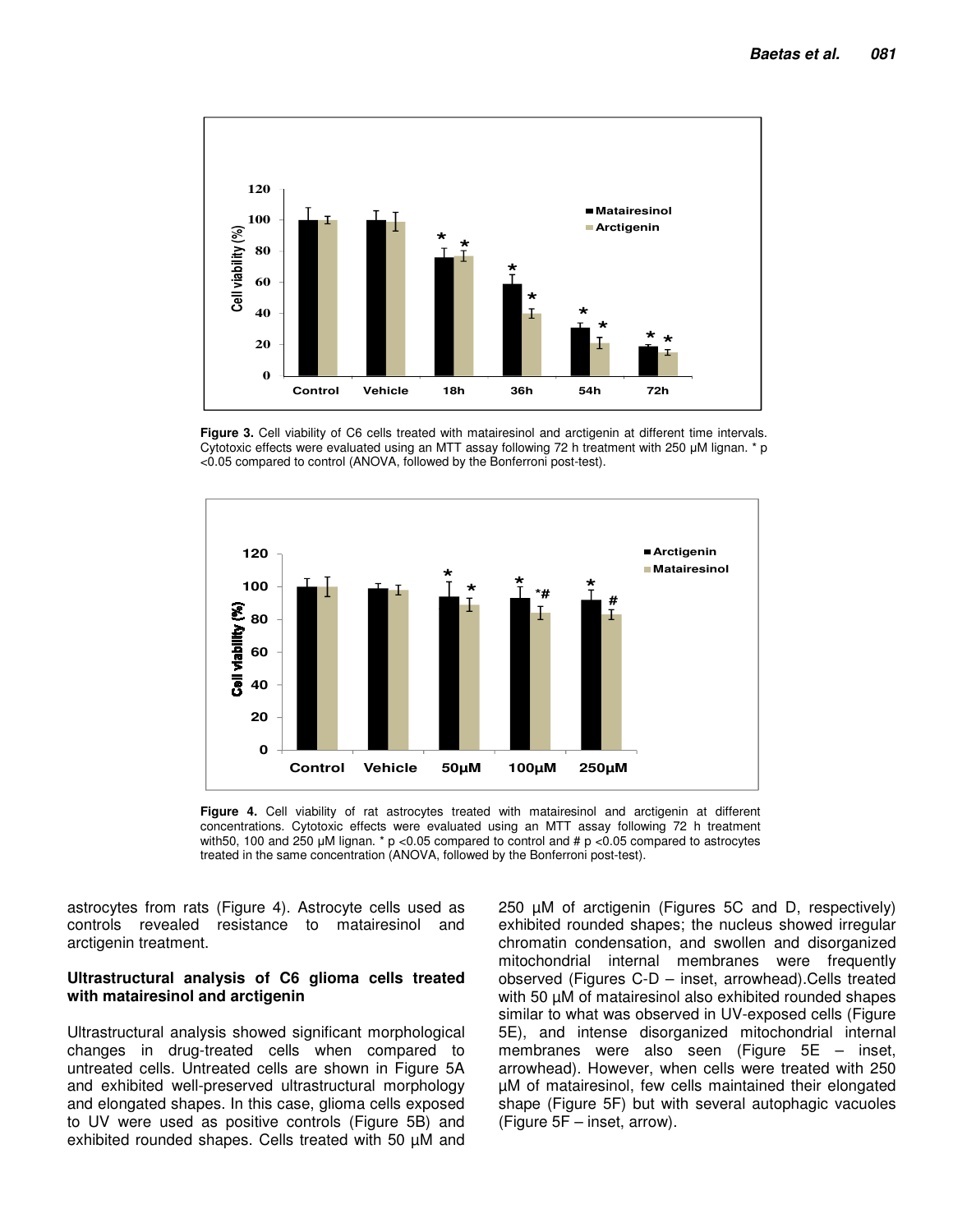

**Figure 5.**Ultrastructural alterations of C6 cells induced by arctigenin and matairesinol lignans. A. Untreated C6 cells with a typical morphology, elongated and with central nuclei. B. C6 cells exposed to UV as positive control, with rounded shape and irregular chromatin condensation. C. C6 cells treated with 50 µM of arctigenin. D. C6 cells treated with 250 µM of arctigenin. Note the rounded shape and disorganized internal mitochondrial membranes (inset-arrowheads). E. C6 cells treated with 50  $\mu$ M matairesinol. Note the rounded shape with intense disorganized internal mitochondrial membranes and irregular chromatin condensation (inset-arrow heads). F. C6 cells treated with 250 µM matairesinol. Note the rounded and elongated cell shape, intense chromatin condensation in the nucleus and the presence of autophagic vacuoles (inset - arrow). Bars: A: 10 µm; B: 5 µm; C: 2 µm, inset: 10 µm; D-E 10 µm; inset D: 10 µm; inset E: 2 µm; inset F: 5 µm. **N:** nuclei.

#### **DISCUSSION**

Phytochemical investigation of the dichloromethane extract of the leaves of Ficus citrifolia, was chemically characterized by the presence of three lignans, matairesinol, arctigenin and arctiin. These three compouds are lignans type dibenzylbutyrolactone and were isolated for the first time in the genus Ficus. The chemical profile of Ficus citrifolia share similarity with members belonging to the family Moraceae, indicating that this study has contributed to better understanding of the genus, beyond the knowledge of the chemical composition of this species.

Compounds obtained from plants offer perspectives toward the discovery of new active and promising compounds with anticancer activity (Zhang and Liu, 2015; El-Mesallamy et al., 2016). Arctigenin and matairesinol have shown a vast range of biological properties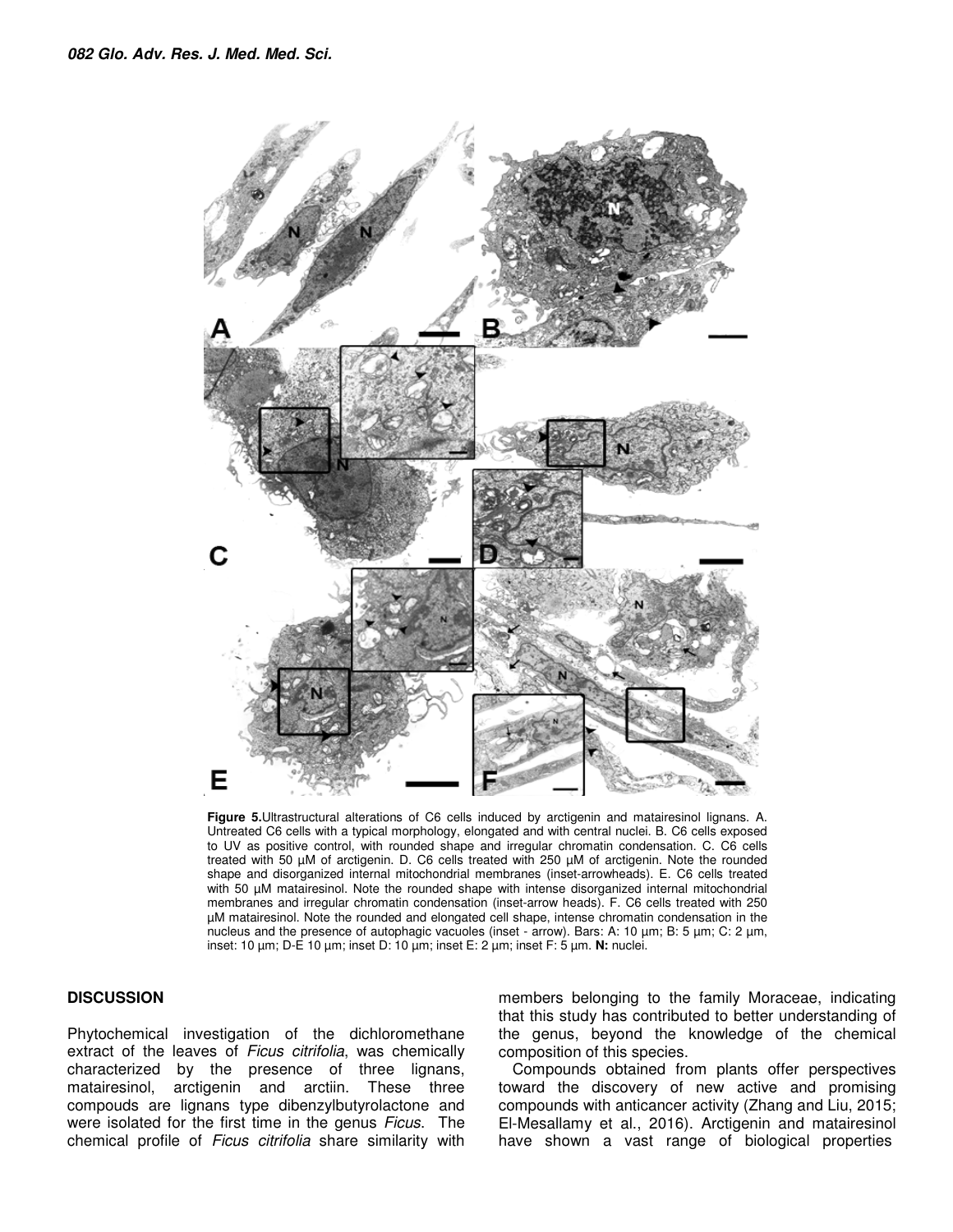(Adlercreutz, 2002; Jin et al., 2005). Previous studies have shown that arctigenin protects neural and neuroblastoma cells when treated with H89 via down regulation of the CREB pathway (Zhang et al., 2013). In addition, it is possible that arctigenin and matairesinol as phytoestrogens produce a cytotoxic effect against glioma cells that can be explained by the direct interaction with estrogen receptors in these cells. Similarly, other studies have shown evidence of a possible protective role of female sex hormones against glioma cells (Kabat et al., 2010) and it has recently been shown effects of arctigenin on glioma cells (Maimaitili et al.,2017). However, to date, no reports have described morphological alterations in glioma cells that occur in response to matairesinol and arctigenin treatment.

In the present report, we investigated the effect of arctigenin and matairesinol on proliferation and cellular viability of rat glioma cells culture (C6 cells). We also evaluated the citotoxicity of these compounds against astrocytes cell cultures from rat cerebral tissue. Results showed that 50 µM of arctigenin and 125 µM matairesinol reduced approximately 50% on C6 cells proliferation. Thus, the results showed that arctigenin was more potent than matairesinol regarding of cytotoxicity against glioma cells. Similar concentration of these molecules was not cytotoxic against astrocytes cell culture used as positive control. In contrast to glioma cells, primary rat astrocytes revealed a striking resistance in the same conditions of treatment against arctigenin and matairesinol.

One of the novel findings of the present study is the morphological alteration of cells induced by these lignans. Electron microscopy techniques can be a useful tool in drug studies for the identification of cell surface and ultrastructural alterations, as well as specific organelle targets on the glioma cells. Indeed, identification of morphological changes can help elucidate the mechanism of drug action (Rodrigues et al., 2011). Treatment of C6 cells with 50 µM or 250 µM of arctigenin and matairesinol induced changes in cell morphology and irregular chromatin condensation. For the last ten years, many studies have shown that induction of apoptosis using medicinal plants may provide efficient and therapeutic strategies to suppress cancer cell growth (Formisano et al., 2012; Seo et al., 2011; Solak et al., 2014). On the basis of these considerations, arctigenin and matairesinol demonstrated a cytotoxic effect on C6 cells, inducing cellular death by apoptosis. Apoptosis is a specialized mode of cell death finely regulated at the molecular level and conserved throughout evolution (Seo et al., 2011). Apoptotic cells usually exhibit similar morphological changes including cell shrinkage, nuclear chromatin condensation and DNA fragmentation. In order to maintain homeostasis of multicellular organisms, a strategic intracellular program is initiated, ensuring the fate of unwanted cells. Interference with this program has been implicated in many diseases, including cancer and autoimmune

diseases. Therefore, in the search for anticancer drugs, it is very important to find a compound with the ability to induce cellular death by apoptosis. Arctigenin and Matairesinol have significant effects on proliferation and death of C6 glioma cells and may contribute as selective agents against brain cancer. Furthermore, these lignans extracted from *Ficus citrifolia* show potential for chemotherapeutic and/or chemo preventive usage, representing a promising natural alternative source against brain cancer

#### **CONCLUSION**

In conclusion, data presented in this study demonstrate that Ficus citrifolia represents an attractive source of secondary metabolites, specifically lignans such as arctigenin and matairesinol, which effectively promote anticancer activity. These substances induce apoptosis and ultrastructural alterations in glioma cells but do not affect rat astrocytes used as controls.

#### **ACKNOWLEDGMENTS**

The authors are grateful to CNPQ, PROCAD-CAPES and PROPESP/UFPA for financial support.

#### **REFERENCES**

- Adlercreutz H (2002). Phyto-oestrogens and cancer. Lancet Oncol.3: 364-373.
- Carauta JPP (1989). Ficus (Moraceae) no Brasil: Conservação e Taxonomia, Albertoa. 2: 1-365.
- Charlton JL(1998). Antiviral activity of lignans. J. Nat. Prod. 61: 1447- 1451.
- Chesler DA, Berger MS, Quinones-Hinojosa A (2012).The potential origin of glioblastoma initiating cells. Front. Biosci. 4: 190-205.
- Cho JY, kim AR, Yoo ES, Baik KU, Park MH (1999). Immunomodulatory Effect of Arctigenin, a Lignan Compound, on Tumour Necrosis Factor-a and Nitric Oxide Production, and Lymphocyte Proliferation. J. Pharm. Pharmacol. 51: 1267-1273.
- Cho MK, Park JW, Jang YP, Kim YC, Kim SG (2002). Potent inhibition of lipopolysaccharide-inducible nitric oxide synthase expression by dibenzylbutyrolactone lignans through inhibition of I-kBa phosphorylation and of p65 nuclear translocation in macrophages. Int. Immunopharmacol. 2: 105-116.
- Eich E, Pertz H, Kaloga M, Schulz J, Fesen MR, Mazumder A, Pommier Y (1996). Arctigenin as a lead structure for inhibitors of human immunodeficiency virus type-1 integrase. J. Med.Chem. 39: 86-95.
- El-Mesallamy AMD, Emam SS, Abed El-Azim MHM, Sanad IM (2016). Cytotoxicity and Bioactive Compounds from Diethyl Ether Extract of Lotus halophilus Boiss EtSpruner Growing in Egypt. Glo. Adv. Res. J. Med. Med. Sci. 5(3): 74-81.
- Formisano C, Rigano D, Russo A, Cardile V, Caggia S, Arnold AN, Maris A, Piacenyes S, Rosselis S, Senatore F, Bruno M (2012). Phytochemical Profile and Apoptotic Activity of Onopordum cynarocephalum. Planta Med. 78: 1651-1660.
- Hirano T, Gotoh M, Oka K(1994). Natural flavonoids and lignans are potent cytostatic agents against human leukemic HL-60 cells. Life Science. 55: 1061-1069.
- Jacobs VL, Valdes PA, Hickey WF, DeLeo JA (2011). Current review of in vivo GBM rodent models: emphasis on the CNS-1 tumour model. ASN Neuro.3: 171-181.